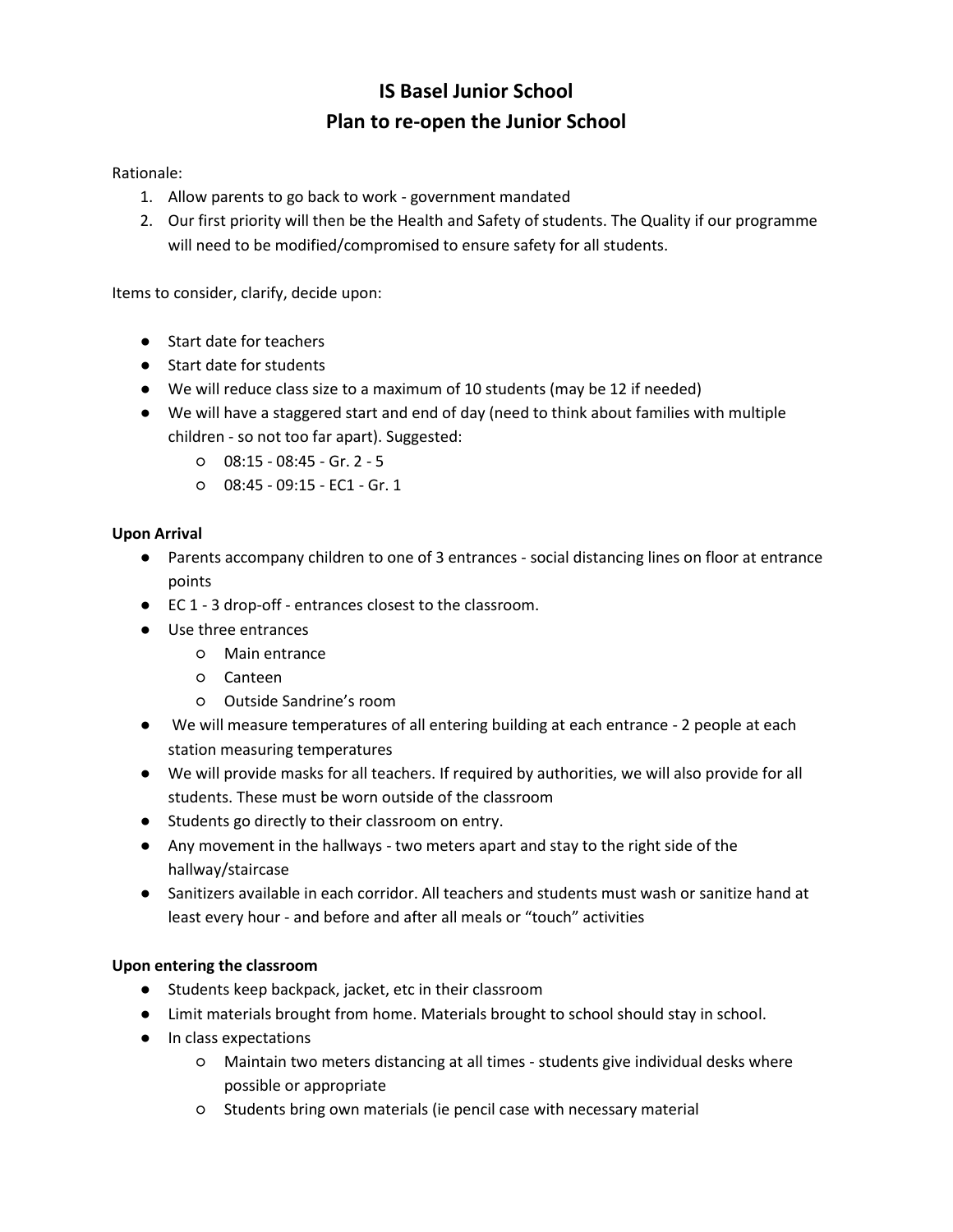- Limit shared materials to individual classes only (these will follow normal cleaning arrangements). If items used for multiple groups then they must be sanitizer before use with a different group.
	- Ipads, laptops should be assigned to students as best as possible. If possible, we will relocate devices from MS and SS so that each small class has their own supply

## **Teacher Allocations/Expectations**

- Students re-distributed into class groups of **no more than 10**. Each group will have an assigned teacher who teaches this group for all learning - we will need to set up way of recording attendance in these new class groups
- We would survey all parents to determine how many students will return this will allow us to group those students returning
- Specialist teachers, like Learning Support, EAL, German, Music, Art, or PE, will be assigned to one of the newly created classes as their class teacher. This teacher will use the planning provided by the normal team (who are teaching their own small groups) to teach their class.
- Any specialist classes are taught by the class teacher so these programmes will need to be greatly modified, and almost certainly reduced.
- These newly appointed teachers will work closely with the Grade Level teachers to ensure they provide the programme. We will almost certainly need to modify the expectations for these classes, primarily focusing on Maths, Literacy and UoI. The German programme will need to be significantly modified, largely happening using online resources.
- We will allocate teachers based on the best possible use of their expertise and experience.
	- Create Master Plan: Class, Room, Teacher
- **Planning**
	- Lesson planning remains the responsibility of the normal Grade Level teaching team.

# ● **Daily schedule**

○ Programme is primarily focused on Maths, Literacy and UoI.

# **Specialist classes**

- Specialist lessons, if they occur, will be significantly modified and will be taught by the class teacher
- German will be significantly modified to prevent cross-group teaching. This is likely to follow a similar format as the current Distance Learning programme.

#### **Daily Lessons**

#### **Snacks**

- Brought from home
- Eaten in classroom
- Wash hands before and after